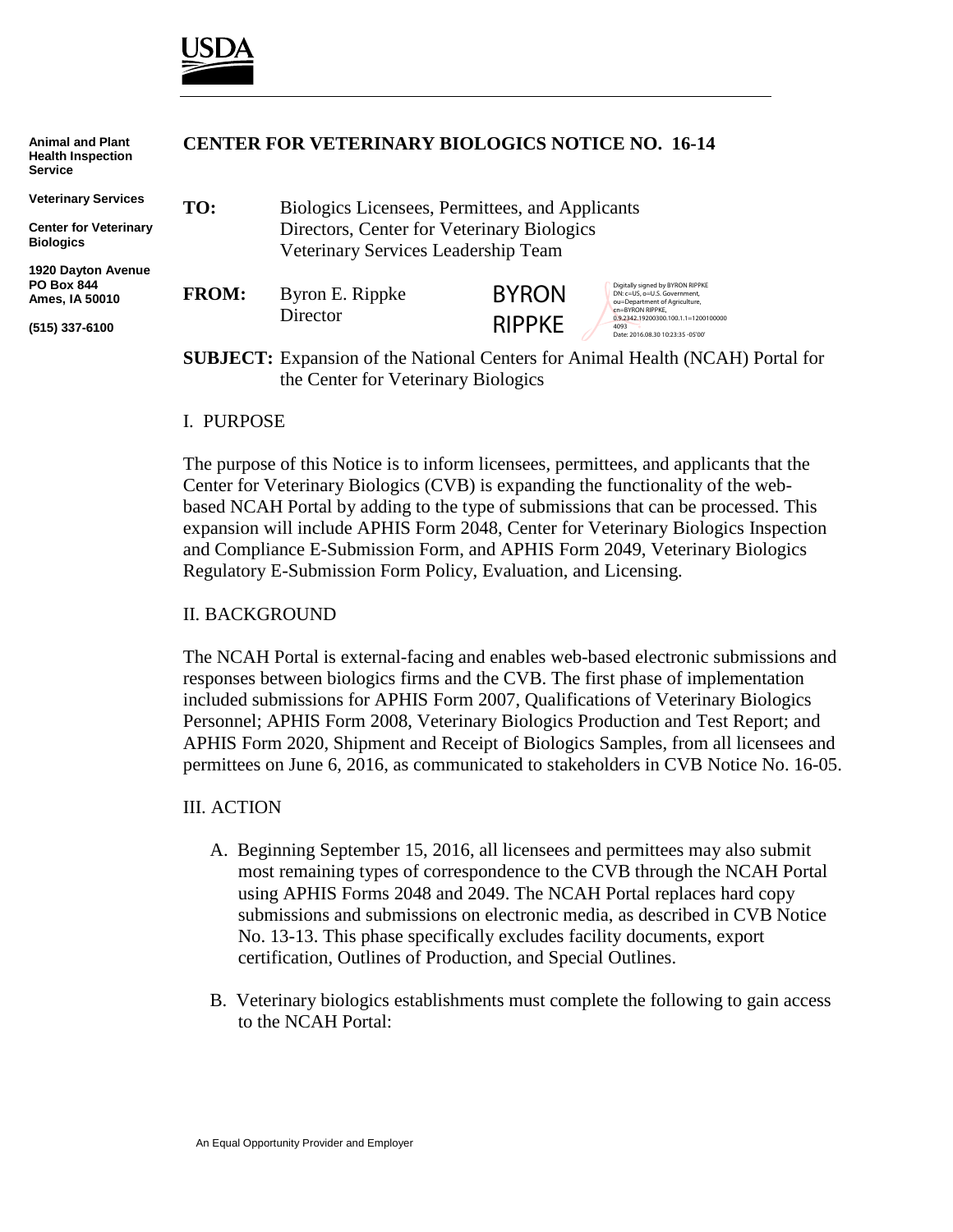## **CENTER FOR VETERINARY BIOLOGICS NOTICE NO. 16-14** Page 2

- 1. Each **employee** using the NCAH Portal must have a USDA Level 2 eAuthentication username. Detailed instructions are found at [https://www.eauth.usda.gov.](https://www.eauth.usda.gov/)
- 2. Each **employee** must also have an active APHIS Form 2007 on file with the CVB.
- 3. Refer to the "Description of Portal Roles" on the CVB Website, which explains the NCAH Portal access each role has at [https://www.aphis.usda.gov/animal\\_health/vet\\_biologics/publications/PortalRoles](https://www.aphis.usda.gov/animal_health/vet_biologics/publications/PortalRoles.pdf) [.pdf](https://www.aphis.usda.gov/animal_health/vet_biologics/publications/PortalRoles.pdf)
- 4. Prior to CVB enabling NCAH Portal access for a licensed firm or permittee, at a minimum, each **firm** must have employee(s) who serve in the following CVBauthorized roles to have full NCAH Portal functionality:
	- Liaison or Alternate Liaison
	- Government Sampler

There are **no** changes in the process of the CVB authorization of liaison, alternate liaison, or sampler. These CVB authorizations will be processed by the assigned Reviewer or Specialist for the firm.

Other employees from the firm may be added as NCAH Portal users as needed. Various roles, having different read/edit/submit privileges, are available.

- 5. Email CVB at [CVB.PIMS@aphis.usda.gov](mailto:CVB.PIMS@aphis.usda.gov) and provide the employee's name, USDA Level 2 eAuthentication username, and NCAH Portal role(s). Firm employees can have multiple NCAH Portal roles. CVB will then enter this information into the Licensing, Serial Release, and Testing Information System (LSRTIS) and reply to the firm when this is completed.
- 6. There is mandatory annual information security awareness training for each NCAH Portal User. Each user will have to complete this security training prior to using the NCAH Portal the first time, and once a year thereafter. Information security training is available on the homepage of the NCAH Portal. The security training completion date will be listed in the "Accounts Details" of the "User Info" in the NCAH Portal and includes a link for renewing security training as required.
- 7. Each time an authorized NCAH Portal User logs on to the Portal, they will be presented with a warning banner that displays the following information:
	- You are accessing a U.S. Government information system. This information system is provided for U.S. Government-authorized use only.
	- Unauthorized or improper use of this system may result in civil and criminal penalties.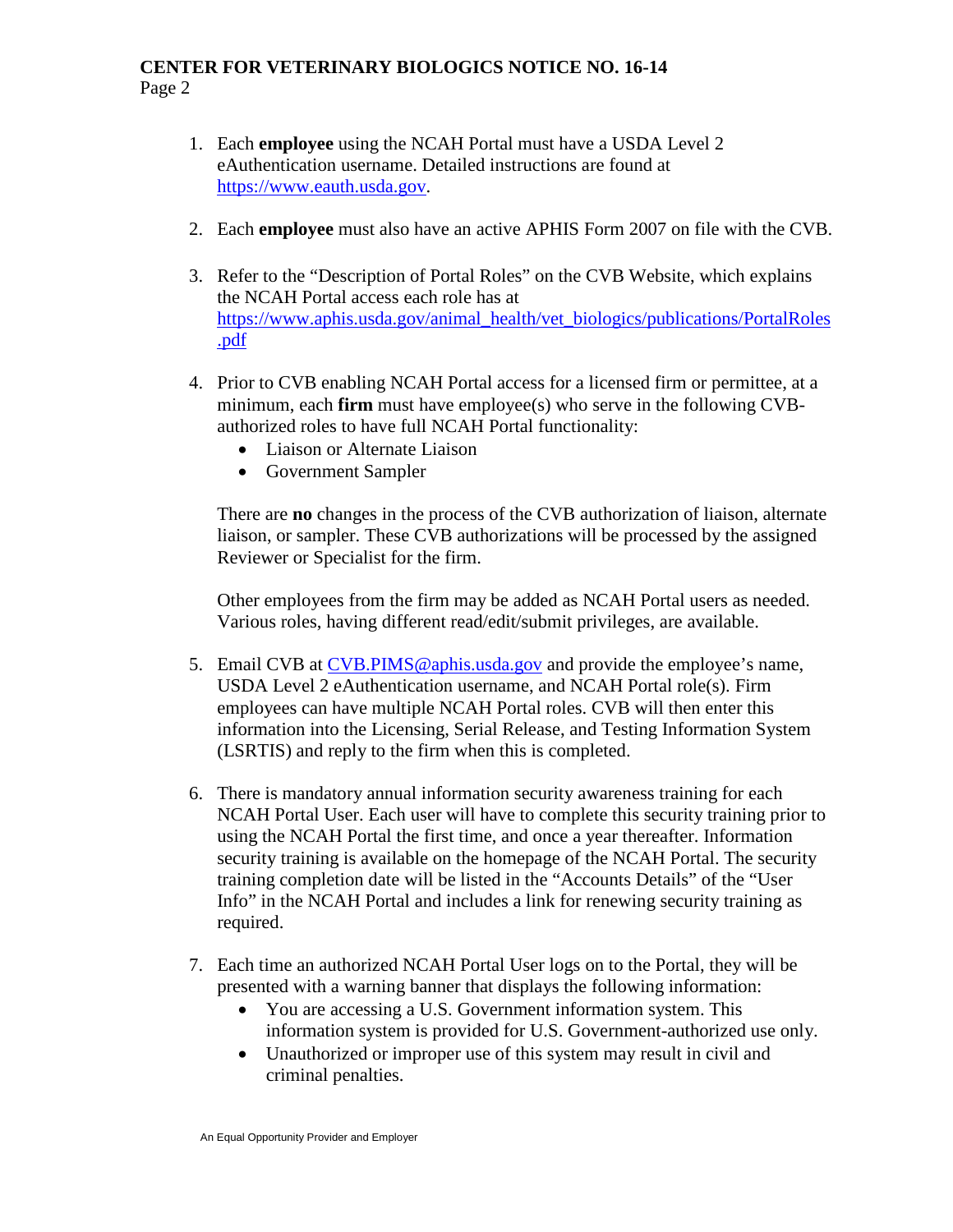## **CENTER FOR VETERINARY BIOLOGICS NOTICE NO. 16-14** Page 3

By using this information system, you understand and consent to the following:

- You have no reasonable expectation of privacy regarding any communications or data transiting or stored on this information system. At any time, the Government may, for any lawful government purpose, monitor, intercept, search, and seize any communications or data transiting or stored on this information system.
- Any communications or data transiting or stored on this information system may be disclosed or used for any lawful government purpose.
- Your consent is final and irrevocable. You may not rely on any statements or informal policies purporting to provide you with any expectation of privacy regarding communications on this system, whether oral or written, by any other official except USDA's Chief Information Officer.
- 8. Rules of behavior specific for submitting information via the NCAH Portal include the following:
	- You will accept **all** CVB electronic responses via the NCAH Portal and understand responses will only be available for **60 days** after the CVB response is completed.
	- Hard copy responses will **not** be provided by CVB for submissions received from the NCAH Portal.
	- You will promptly report any information security incidents involving the use of the NCAH Portal to the CVB.
- C. Submission guidance may be found on the NCAH Portal Guidance page of the CVB Website. This page includes user guides, training videos, and other useful information regarding the NCAH Portal. [https://www.aphis.usda.gov/aphis/ourfocus/animalhealth/veterinary](https://www.aphis.usda.gov/aphis/ourfocus/animalhealth/veterinary-biologics/sa_ncah_portal_guidance/ct_cvb_portal_guidance)[biologics/sa\\_ncah\\_portal\\_guidance/ct\\_cvb\\_portal\\_guidance](https://www.aphis.usda.gov/aphis/ourfocus/animalhealth/veterinary-biologics/sa_ncah_portal_guidance/ct_cvb_portal_guidance)
- D. The NCAH Portal Website address is [https://ncahappspub.aphis.usda.gov/NCAHPortal/public/.](https://ncahappspub.aphis.usda.gov/NCAHPortal/public/)
- E. The CVB will notify users of any scheduled system maintenance or issues by posting messages on the home page of the NCAH Portal, as well as on the NCAH Portal Guidance page of the CVB Website.
- F. If you experience any technical issues using the NCAH Portal for CVB submissions, please email us at [CVB.PIMS@aphis.usda.gov.](mailto:CVB.PIMS@aphis.usda.gov) The CVB is willing to schedule webinars or conference calls to discuss any specific issues or problems with using the NCAH Portal. Teleconferences are highly recommended prior to submitting to CVB-Policy, Evaluation, and Licensing using APHIS Form 2049 for those users who have not been submitting on electronic media per CVB Notice No. 13-13.